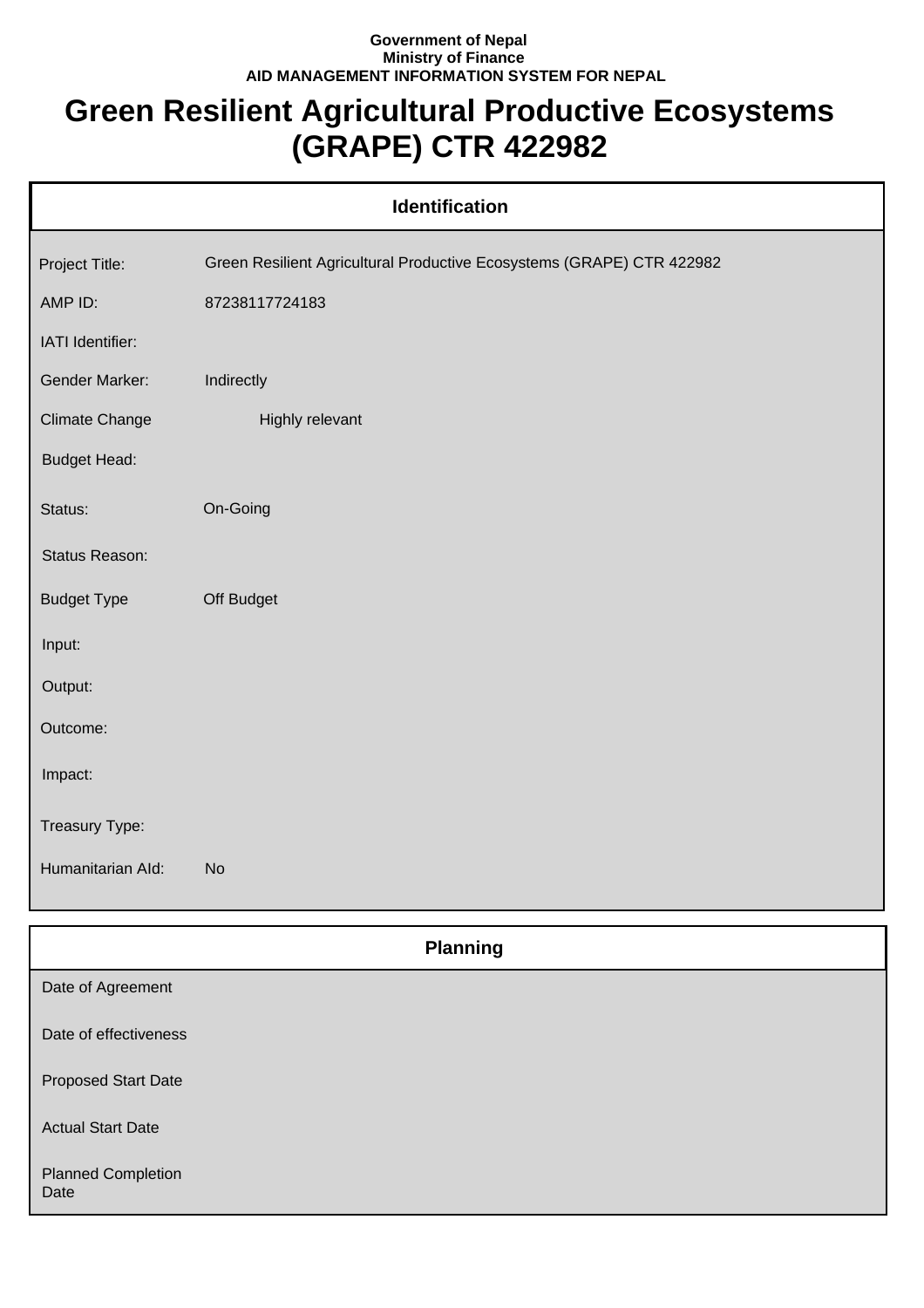| Location     |            |
|--------------|------------|
| Location     | Percentage |
| <b>NEPAL</b> | 0.0%       |

| <b>National Plan</b>                                                                                          |            |
|---------------------------------------------------------------------------------------------------------------|------------|
| Program                                                                                                       | Percentage |
| Environment and Climate Change ] [ Infrastructure Development Policy ] [ National<br>Development Plan (NDP) ] | 100.0%     |

| <b>Sector</b>                                                   |            |
|-----------------------------------------------------------------|------------|
| Sector                                                          | Percentage |
| Nepal Sector Classification ENVIRONMENT, SCIENCE & TECHNOLOGY 0 | 100.0%     |

| <b>Implementing/Executing Agency</b> |        |
|--------------------------------------|--------|
| <b>Implementing Agency</b>           |        |
| <b>INGOs</b>                         | 100.0% |
| <b>Executing Agency</b>              |        |
| European Union                       | 100.0% |
| <b>Responsible Organization</b>      |        |
| Ministry of Forests and Environment  | 100.0% |
| Donor                                |        |
| European Union                       | 0.0%   |

| <b>Funding</b>             |                       |                    |                               |            |                     |
|----------------------------|-----------------------|--------------------|-------------------------------|------------|---------------------|
| Transaction<br>Date        | Type of<br>Assistance | Mode of<br>Payment | Post Earthquake<br>Assistance | Commitment | <b>Disbursement</b> |
| <b>European Union</b>      |                       |                    |                               |            |                     |
| <b>UNDISBURSED BALANCE</b> |                       |                    | null                          |            |                     |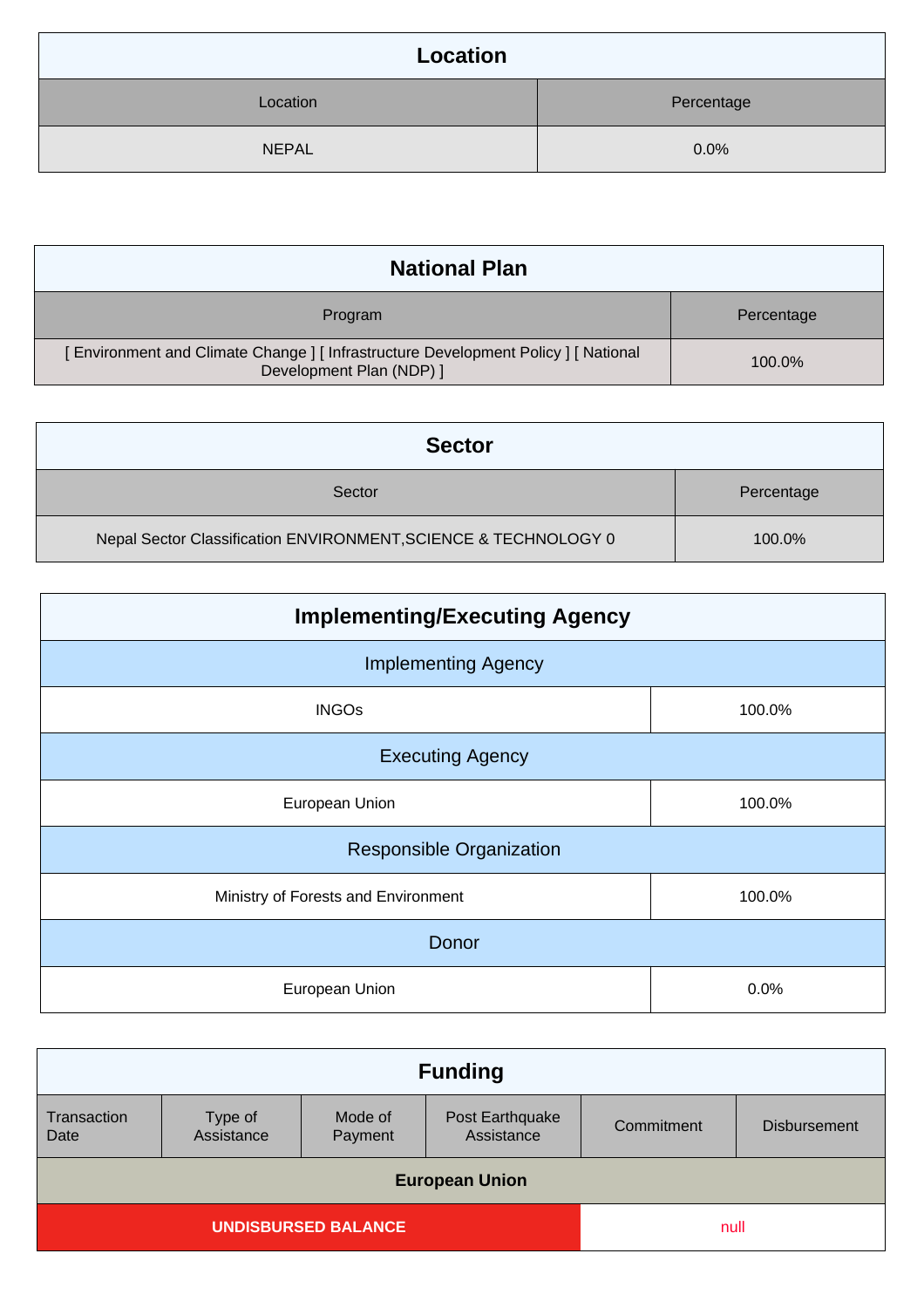| Transaction<br>Date        | Type of<br>Assistance | Mode of<br>Payment    | Post Earthquake<br>Assistance | Commitment | <b>Disbursement</b> |
|----------------------------|-----------------------|-----------------------|-------------------------------|------------|---------------------|
|                            |                       |                       | <b>Actual</b>                 |            |                     |
| 4/4/2021                   | <b>Grant Aid</b>      | <b>Direct Payment</b> | No.                           | 4,551,720  |                     |
| 6/15/2021                  | <b>Grant Aid</b>      | <b>Direct Payment</b> | No.                           |            | 1,536,206           |
| <b>Total</b>               |                       |                       |                               | 4,551,720  | 1,536,205           |
| Total (European Union)     |                       |                       | 4,551,720                     | 1,536,205  |                     |
| <b>UNDISBURSED BALANCE</b> |                       |                       | 3,015,515                     |            |                     |

|                                | <b>Progress Achieved</b> |
|--------------------------------|--------------------------|
| Progress Achieved:             |                          |
| Key Problems:                  |                          |
| Steps Taken to Solve Problems: |                          |

| <b>Funding Information</b>        |             |  |
|-----------------------------------|-------------|--|
| <b>Total Actual Commitment</b>    | 4,551,720   |  |
| <b>Total Planned Commitment</b>   | $\mathbf 0$ |  |
| <b>Total Actual Disbursement</b>  | 1,536,206   |  |
| <b>Total Planned Disbursement</b> | $\mathbf 0$ |  |